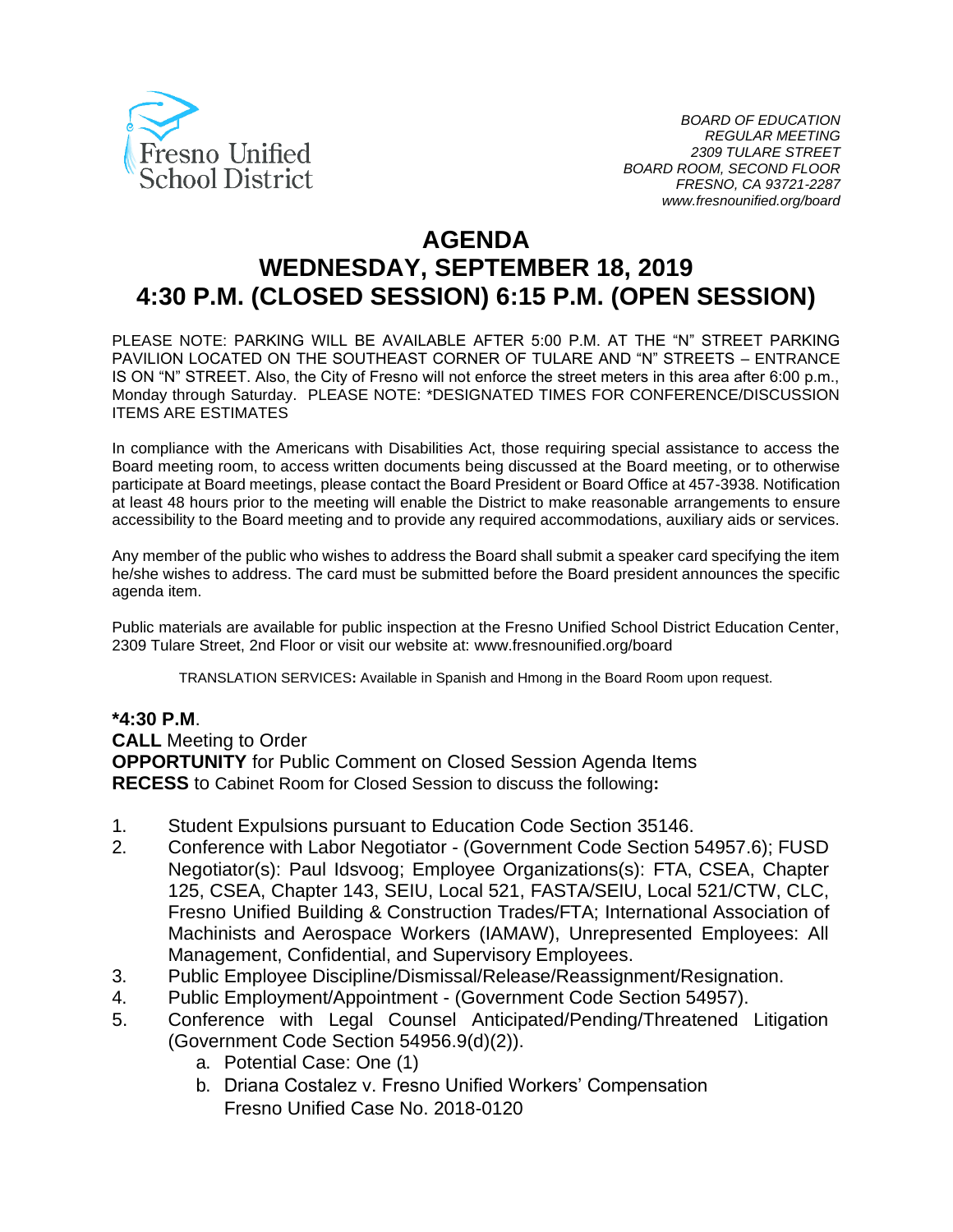# **Closed Session Agenda Items – continued**

- c. Vicky Burton v. Fresno Unified Workers' Compensation Fresno Unified Case No. 2009-1150
- 6. Conference with Legal Counsel Anticipated/Pending/Threatened Litigation (Government Code Section 54956.9(d)(2)).
	- a. Incident at Bullard High School on January 11, 2019, involving District Trustee and a student represented by Attorney R. Bonakdar
- 7. Conference with Legal Counsel Existing Litigation (Government Code Section 54956.9(d)(1&2)).
	- a. N.H., a minor vs. Terry Slatic Fresno Superior Court Case No. 19CECG02608
- **6:15 P.M., RECONVENE** and report action taken during Closed Session, if any.

# **PLEDGE OF ALLEGIANCE**

Ms. Eva Douglas a grandparent from Anthony Elementary School will lead the flag salute.

#### **HEAR Reports from Student Board Representatives**

An opportunity is provided to hear comments/reports from Student Board Representatives from Hoover High School. Contact person: Kim Mecum, telephone 457-3731.

#### **HEAR Report from Superintendent**

## **BOARD/SUPERINTENDENT COMMUNICATION**

#### **OPPORTUNITY for Public Comment on Consent Agenda Items**

**ALL CONSENT AGENDA** items are considered to be routine by the Board of Education and will be enacted by one motion. There will be no separate discussion of items unless a Board member so requests, in which event, the item(s) will be considered following approval of the Consent Agenda.

## **A. CONSENT AGENDA**

#### **A-1, APPROVE Personnel List**

Included in the Board binders is the Personnel List, Appendix A, as submitted. The Superintendent recommends approval. Contact person: Paul Idsvoog, telephone 457-3548.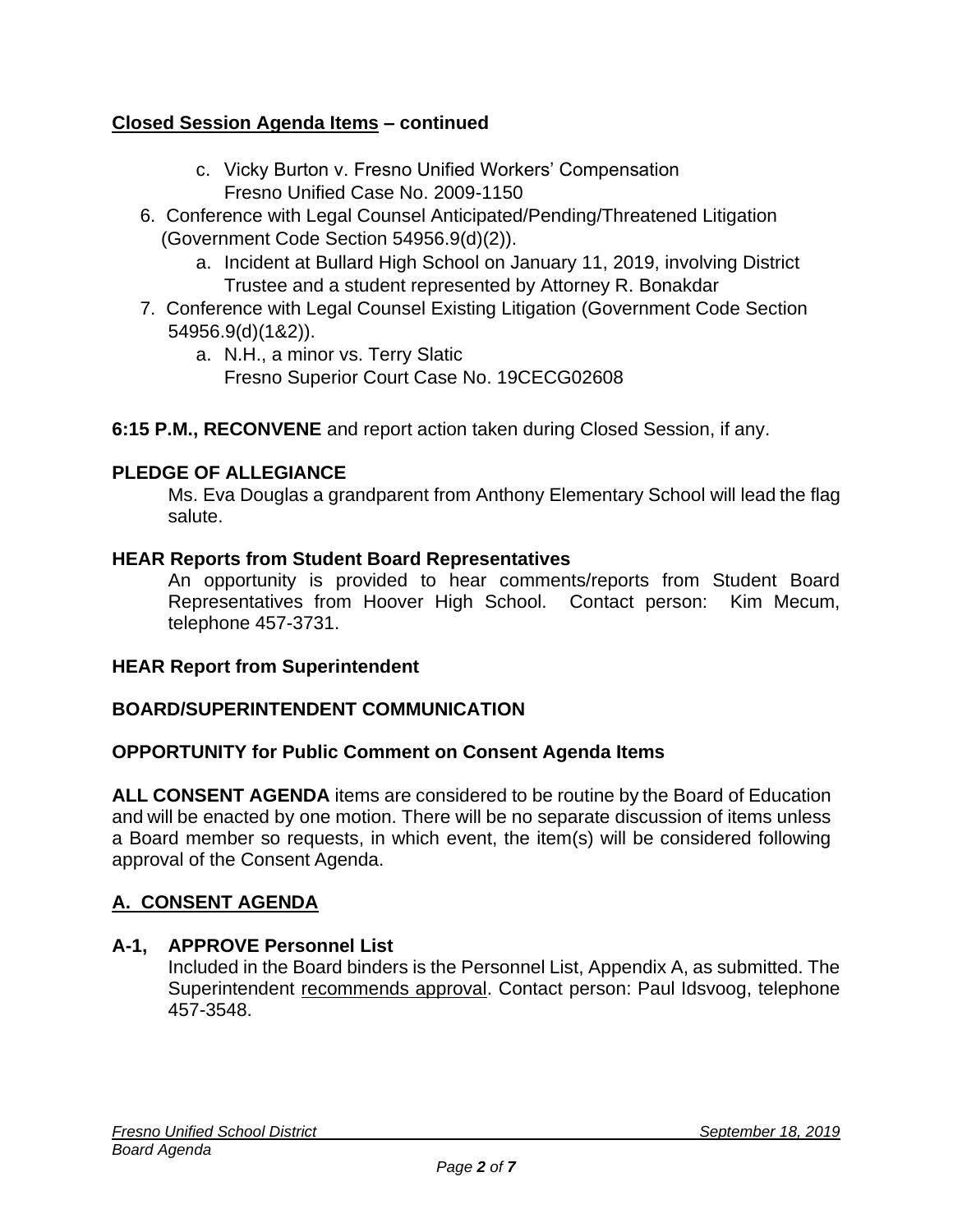# **A. CONSENT AGENDA -** *continued*

### **A-2, ADOPT Findings of Fact and Recommendations of District Administrative Board**

The Board of Education received and considered the Findings of Fact and Recommendations of District Administrative Panels resulting from hearings on expulsion and readmittance cases conducted during the period since the September 04, 2019 Regular Board meeting. The Superintendent recommends adoption. Contact person: Kim Mecum, telephone 457-3731.

#### **A-3, APPROVE Minutes from Prior Meeting**

Included in the Board binders are the draft minutes for the June 27, 2019 Special Board Meeting and the September 04, 2019 Regular Meeting. The Superintendent recommends approval. Contact person: Robert G. Nelson, telephone 457-3884.

#### **A-4, ADOPT Resolution 19-20 Proclaiming October 2, 2019 as California Clean Air Day**

Included for the Board's consideration is a resolution proclaiming October 2, 2019 as California Clean Air Day. The draft resolution will be available on, or before, September 13, 2019. The Superintendent recommends adoption. Fiscal impact: There is no fiscal impact to the district at this time. Contact person: David Chavez, telephone 457-3566.

#### **A-5, ADOPT Variable Term Waiver for Career Technical Education Credential Holders**

Included in the Board binders is the communication from Fresno County Superintendent of Schools explaining the recommendations for the Variable Term Waiver for Career Technical Education (CTE) Credential holders. The Commission on Teacher Credentialing (CTC) has stated the Preliminary CTE credential holders be issued a variable term waiver for the English Learner Authorization until the CTE program is completed. The English Learner classes are embedded in the CTE program. Individuals will not have the English Learner authorization stated on their credential document until the CTE program is completed and the clear credential is issued. The Superintendent recommends adoption. Fiscal impact: There is no fiscal impact to the district at this time. Contact person: Paul Idsvoog, telephone 457-3548.

## **A-6, APPROVE Agreement with The Hanover Research Council, LLC**

Included in the Board binders is an additional contract for Hanover Research Council in order to facilitate up to three (3) 90-minute focus group sessions per day (3 total) towards investigating and ensuring qualitative evidence of impact of Cultural Proficiency and implicit bias trainings planned by the Dimensions of Equity and sponsored by Equity and Access. This addition is recommended by ongoing evidence that the success of equity, diversity, and inclusion trainings must be captured through multiple measures. This contract includes all preparation work, recruitment, on-site administration, transcription, coding, analysis, and deliverables associated with these focus group sessions. The Superintendent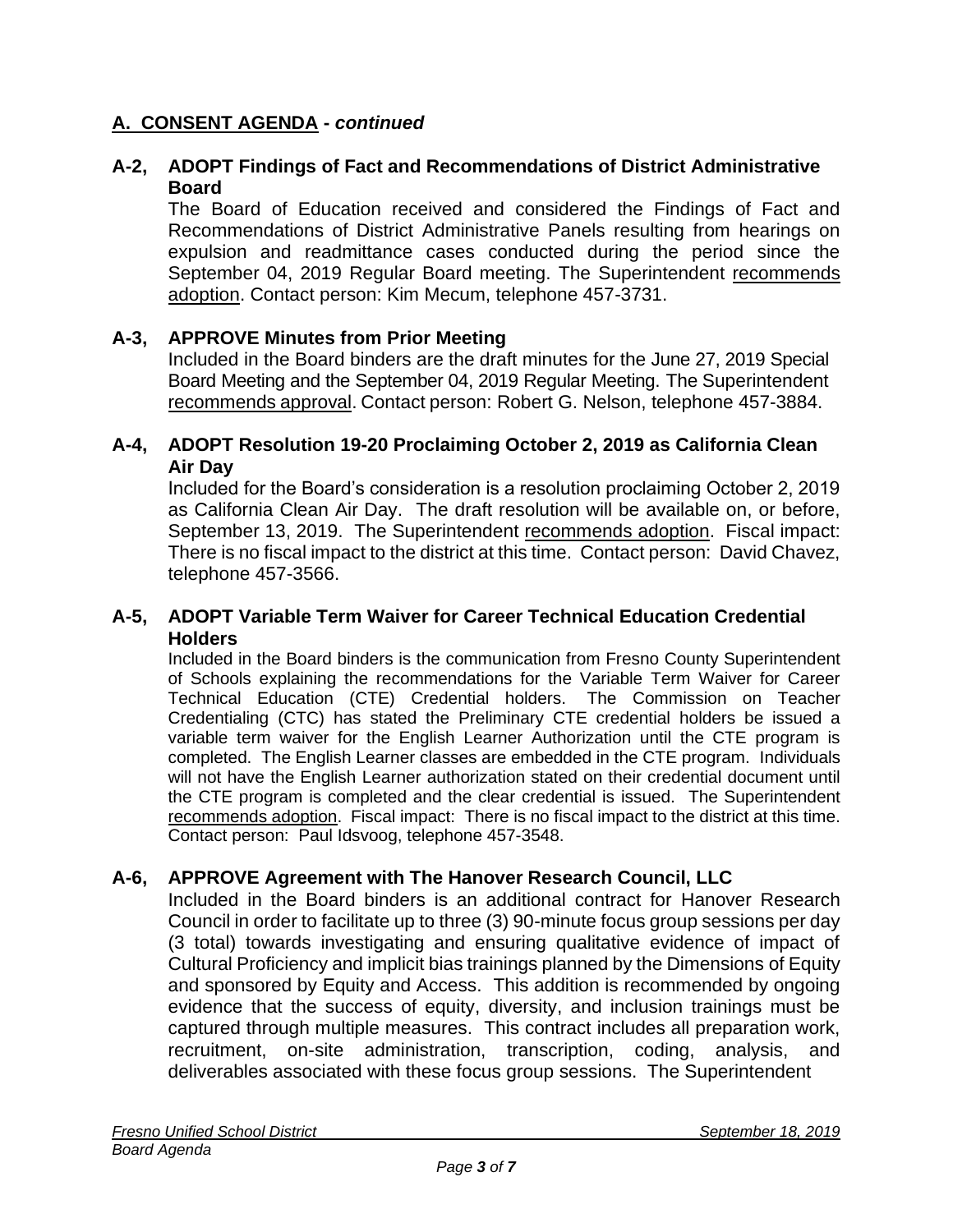# **A. CONSENT AGENDA -** *continued*

recommends approval. Fiscal impact: Sufficient funds in the amount of \$17,500 are available in the Equity and Access 2019/20 budget. Contact person: Lindsay Sanders, telephone 457-3842.

#### **A-7, APPROVE Amendment to Education Testing Services Agreement**

Included in the Board binders is an amendment to the agreement between Educational Testing Services (ETS) and Fresno Adult School (FAS), a state approved test center selected by the State of California, for the delivery of the high

school equivalency test (HiSET) in paper/pencil format as well as the computerbased option. The amendment reflects process and fee changes. The Superintendent recommends approval. Fiscal impact: There is no fiscal impact to the district at this time. Contact person: Kim Mecum, telephone 457-3731.

#### **A-8, APPROVE Annual Increase in Board Member Monthly Stipend**

Fresno Unified School District Board members are currently paid a monthly stipend of \$1,500.00 per month. The Legislature has delegated to school boards the authority to increase the stipend (Ed Code §35120) through approval by the governing Board. If the Board were to approve an increase to the stipend, the increase would be adjusted on an annual basis by 5%, effective October 1, 2019 (not retroactive). Subsequent annual increases of 5% will be effective at the beginning of each fiscal year. The Board President recommends approval. Fiscal impact: Sufficient funds in the amount of \$4,725 are available in the 2019/20 Board of Education budget and the budget will be adjusted accordingly for 2020/21 and beyond. Contact person: David Chavez, telephone 457-3566.

## **A-9, APPROVE Provisional Internship Permits**

Provisional Internship Permit (PIP) recommendations to rehire or hire upon Board approval. The Superintendent recommends approval. Fiscal impact: There is no fiscal impact to the district at this time. Contact person: Paul Idsvoog, telephone 457-3548.

#### **A-10, RATIFY Agreement Between Quiq Labs and Patiño School of Entrepreneurship**

Included in the Board binders is an agreement between Quiq Labs and Patiño School of Entrepreneurship for Quiq Labs to provide educational and work-based learning opportunities for Patiño students in order to increase their technology skills, including computer programming, website development, online marketing, and graphic design. Quiq Labs will provide two industry consultants who will develop curriculum for three courses: web design/online marketing, advanced online marketing, and advanced web design. Both consultants will also support Patiño's junior and senior business teams as they develop websites and build online marketing campaigns for their companies. In addition, they will teach side by side with credentialed teachers four days per week. The consultants are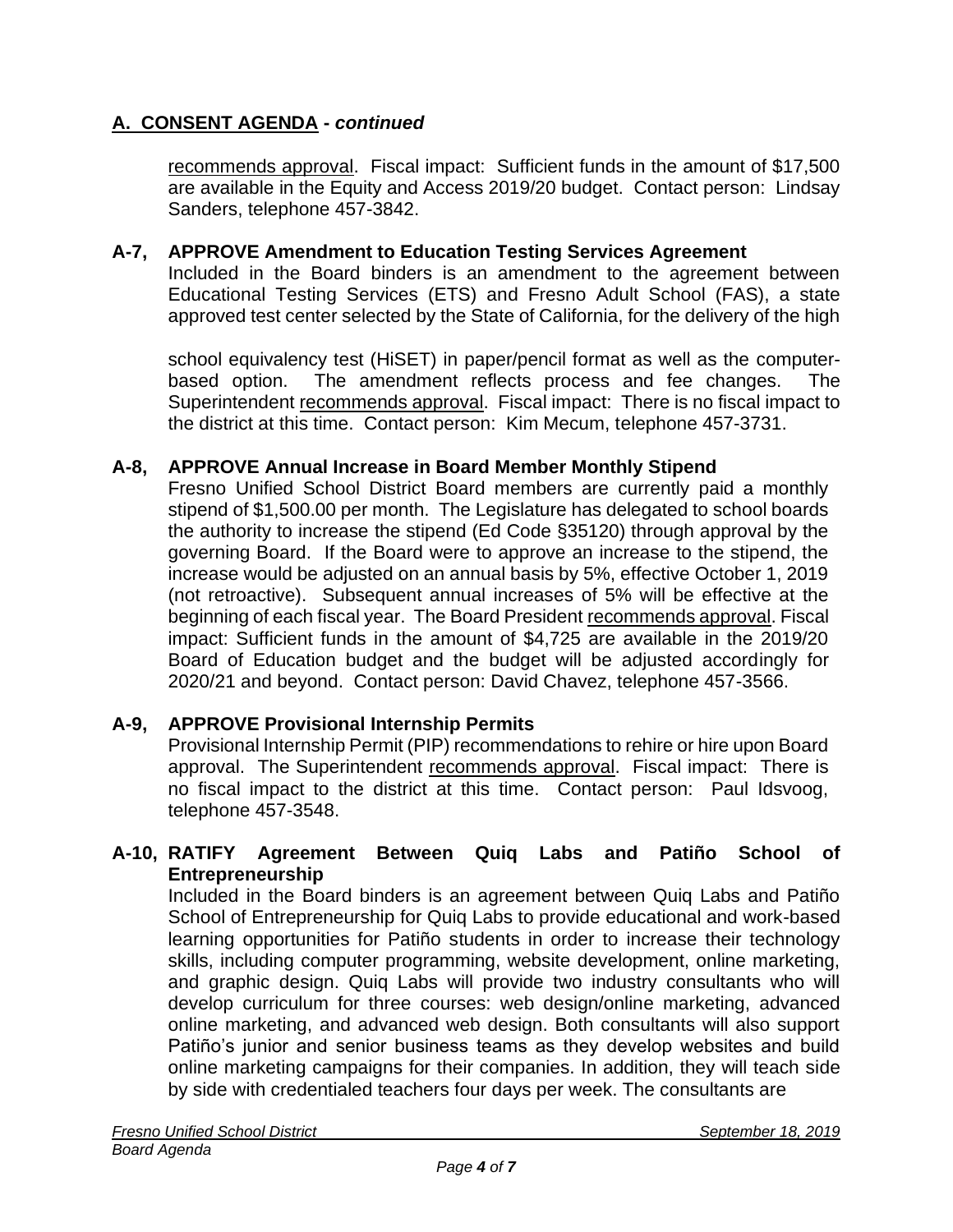## **A. CONSENT AGENDA -** *continued*

entrepreneurs within the community, as well as experts in the fields of web design and online marketing. Their expertise and knowledge of industry standard is driven by day-to-day experience within the field and is critical to the success of Patiño's student businesses and the credibility of its program within the business community. The Superintendent recommends ratification. Fiscal impact: Sufficient funds in the amount of \$391,100 are available in Patiño School of Entrepreneurship's site budget. Contact person: Kim Mecum, telephone 457- 3731.

#### **A-11, RATIFY Change Orders for the Projects Listed Below**

Included in the Board binders is information on Change Orders for the following projects:

Bid 19-47, Pyle Elementary School Portable Restroom Relocation and Infrastructure

Change Order(s) presented for ratification: \$6,572

Bid 19-49, Calwa and King Elementary Schools Portable Classroom **Infrastructure** 

| Change Order(s) presented for ratification (Calwa): | \$1,220 |
|-----------------------------------------------------|---------|
| Change Order(s) presented for ratification (King):  | \$1,220 |

The Superintendent recommends ratification. Fiscal impact: \$6,572 is available in the General Fund for Bid 19-47; \$2,440 is available in the Measure X Fund for Bid 19-49. Contact person: Karin Temple, telephone 457-3134.

#### **END OF CONSENT AGENDA (ROLL CALL VOTE)**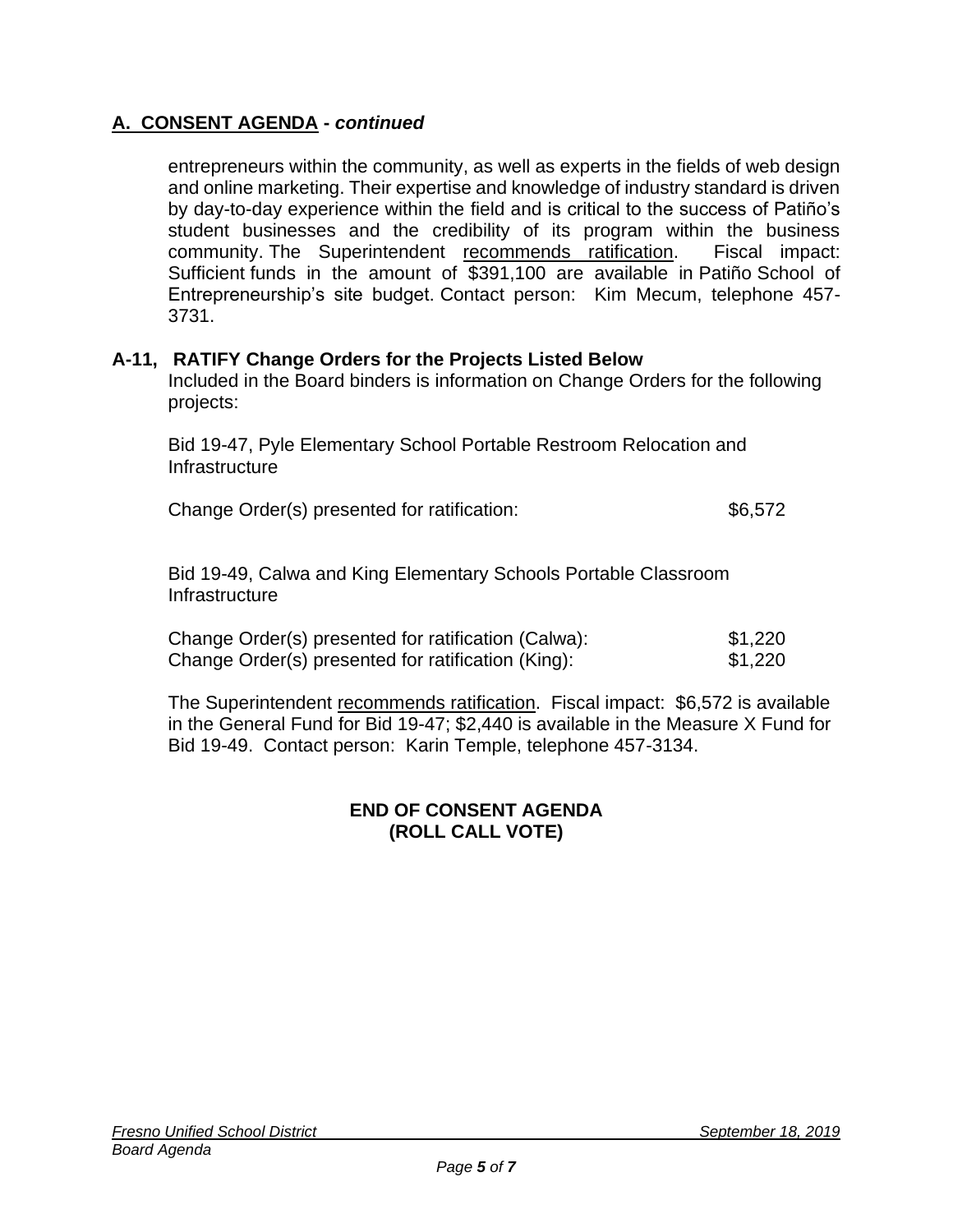# **UNSCHEDULED ORAL COMMUNICATIONS**

Individuals who wish to address the Board on topics within the Board's subject matter jurisdiction, but **not** listed on this agenda may do so at this time. If you wish to address the Board on a specific item that is listed on the agenda, you should do so when that specific item is called.

While all time limitations are at the discretion of the Board President, generally members of the public will be limited to a maximum of three (3) minutes per speaker for a total of thirty (30) minutes of public comment as designated on this agenda. Any individual who has not had an opportunity to address the Board during this initial thirty (30) minute period may do so at the end of the meeting after the Board has addressed all remaining items on this agenda. Without taking action and only as expressly permitted by Board Bylaw 9323, Board members may ask questions, make brief announcements, or provide a brief response to statements presented by the public about topics raised in unscheduled oral communications. Board members must be recognized by the President in order to speak and will generally be limited to no more than one (1) minute each for this purpose. The Board President shall have the discretion to further limit Board members' opportunity to speak on topics raised in unscheduled oral communications to ensure the orderly and efficient conduct of District business.

Members of the public with questions on school district issues may submit them in writing. The Board will automatically refer to the Superintendent any formal requests that are brought before them at this time. The appropriate staff member will furnish answers to questions.